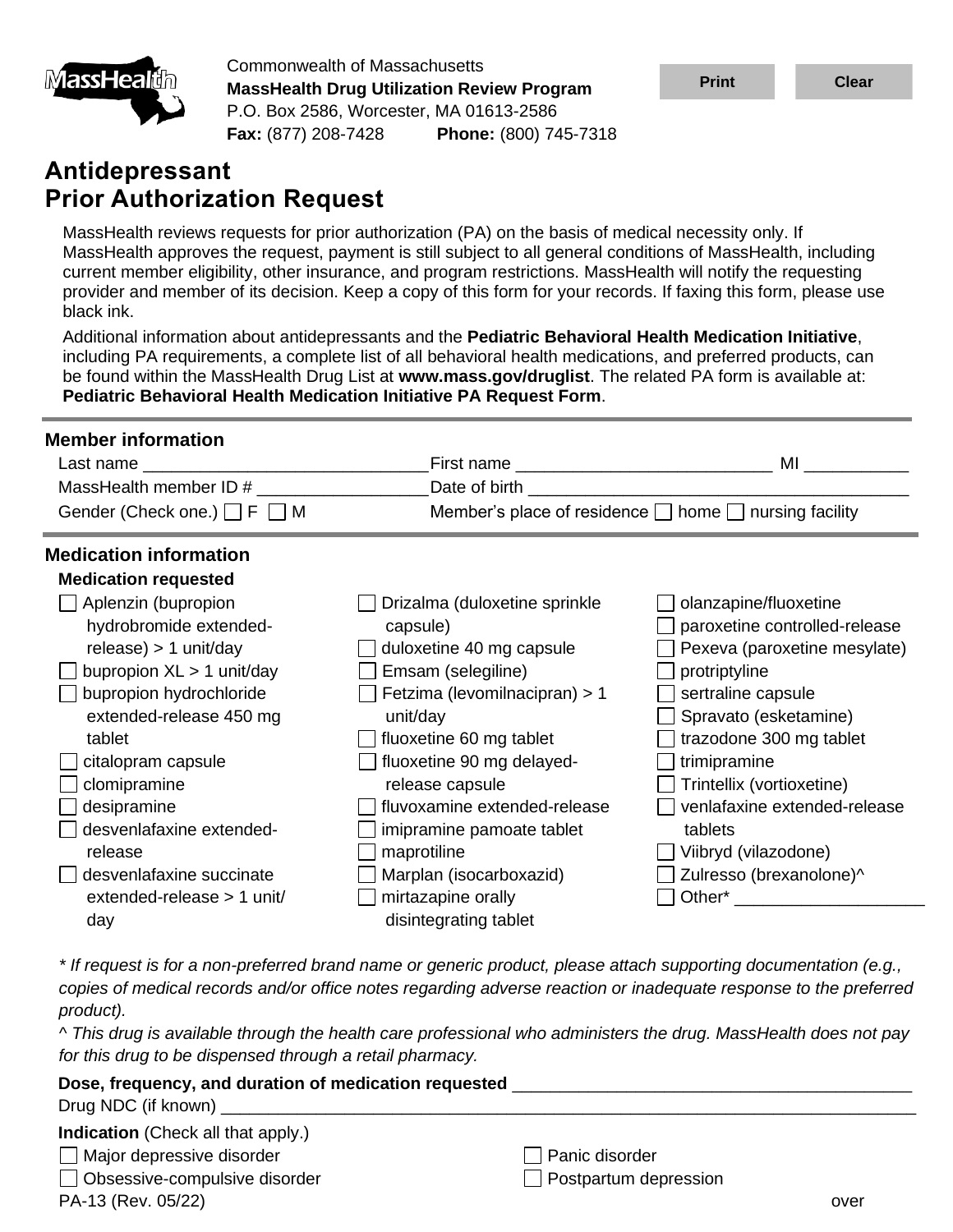Please list all other psychotropic medications currently prescribed for the member.

|                   | Has member been hospitalized for this condition?                                                                                                                                                                                                                                                                                                                                                                                                                                                                                                                                                                                                                                                                                                              |    |
|-------------------|---------------------------------------------------------------------------------------------------------------------------------------------------------------------------------------------------------------------------------------------------------------------------------------------------------------------------------------------------------------------------------------------------------------------------------------------------------------------------------------------------------------------------------------------------------------------------------------------------------------------------------------------------------------------------------------------------------------------------------------------------------------|----|
|                   | □ Yes. Dates of most recent hospitalization ________                                                                                                                                                                                                                                                                                                                                                                                                                                                                                                                                                                                                                                                                                                          | No |
|                   | Is the member under the care of psychiatrist? $\Box$ Yes $\Box$ No                                                                                                                                                                                                                                                                                                                                                                                                                                                                                                                                                                                                                                                                                            |    |
|                   |                                                                                                                                                                                                                                                                                                                                                                                                                                                                                                                                                                                                                                                                                                                                                               |    |
|                   |                                                                                                                                                                                                                                                                                                                                                                                                                                                                                                                                                                                                                                                                                                                                                               |    |
|                   | Is this member a referral candidate for care coordination? $\Box$ Yes $\Box$ No<br>If yes, MassHealth will offer this member care coordination services. Please describe which additional behavioral<br>health services would be beneficial.                                                                                                                                                                                                                                                                                                                                                                                                                                                                                                                  |    |
| <b>Section I.</b> | Please complete for bupropion hydrochloride extended-release 450 mg tablet,<br>citalopram capsule, desvenlafaxine extended-release, duloxetine 40 mg capsule,<br>fluoxetine 60 mg tablet, fluoxetine 90 mg delayed-release capsule, fluvoxamine<br>extended-release, imipramine pamoate, paroxetine controlled-release, Pexeva,<br>sertraline capsule, trazodone 300 mg tablet, and venlafaxine extended-release tablet.<br>Please attach medical records documenting an inadequate response (defined as at least four weeks of therapy)<br>or adverse reaction to the respective formulation of the agent requested that is available without prior<br>authorization. For Pexeva, in addition attach medical records of paroxetine controlled-release trial. |    |
| Section II.       | Please complete for requests for clomipramine, desipramine, maprotiline, Marplan,<br>protriptyline, trimipramine, Trintellix, and Viibryd.<br>Please describe applicable antidepressant trials and outcomes (attach a letter with additional information<br>regarding trials as applicable).                                                                                                                                                                                                                                                                                                                                                                                                                                                                  |    |
|                   | Drug name _____________Dates/duration of use __________________Dose and frequency _________________                                                                                                                                                                                                                                                                                                                                                                                                                                                                                                                                                                                                                                                           |    |
|                   | Did member experience any of the following? $\Box$ Adverse reaction $\Box$ Inadequate response $\Box$ Other<br>Briefly describe details of adverse reaction, inadequate response, or other.                                                                                                                                                                                                                                                                                                                                                                                                                                                                                                                                                                   |    |
|                   | Drug name _____________Dates/duration of use ___________________Dose and frequency ___________<br>Did member experience any of the following? $\Box$ Adverse reaction $\Box$ Inadequate response $\Box$ Other<br>Briefly describe details of adverse reaction, inadequate response, or other.                                                                                                                                                                                                                                                                                                                                                                                                                                                                 |    |
|                   | Section III. Please complete for requests for Emsam.<br>1. Has the member had a trial with one SSRI and one non-SSRI antidepressant?<br>$\Box$ Yes. Please list the drug name, dose and frequency, dates/duration of trials, and outcomes below.<br>Drug name _____________Dates/duration of use ___________________Dose and frequency ________________<br>Did the member experience any of the following? $\Box$ Adverse reaction $\Box$ Inadequate response $\Box$ Other<br>Briefly describe details of adverse reaction, inadequate response, or other.                                                                                                                                                                                                    |    |
|                   | Drug name _____________Dates/duration of use ___________________Dose and frequency ________________<br>Did the member experience any of the following? $\Box$ Adverse reaction $\Box$ Inadequate response $\Box$ Other<br>Briefly describe details of adverse reaction, inadequate response, or other.                                                                                                                                                                                                                                                                                                                                                                                                                                                        |    |

\_\_\_\_\_\_\_\_\_\_\_\_\_\_\_\_\_\_\_\_\_\_\_\_\_\_\_\_\_\_\_\_\_\_\_\_\_\_\_\_\_\_\_\_\_\_\_\_\_\_\_\_\_\_\_\_\_\_\_\_\_\_\_\_\_\_\_\_\_\_\_\_\_\_\_\_\_\_\_\_\_\_\_\_\_\_\_

\_\_\_\_\_\_\_\_\_\_\_\_\_\_\_\_\_\_\_\_\_\_\_\_\_\_\_\_\_\_\_\_\_\_\_\_\_\_\_\_\_\_\_\_\_\_\_\_\_\_\_\_\_\_\_\_\_\_\_\_\_\_\_\_\_\_\_\_\_\_\_\_\_\_\_\_\_\_\_\_\_\_\_\_\_\_\_\_\_\_

No. Please explain why not. \_\_\_\_\_\_\_\_\_\_\_\_\_\_\_\_\_\_\_\_\_\_\_\_\_\_\_\_\_\_\_\_\_\_\_\_\_\_\_\_\_\_\_\_\_\_\_\_\_\_\_\_\_\_\_\_\_\_\_\_\_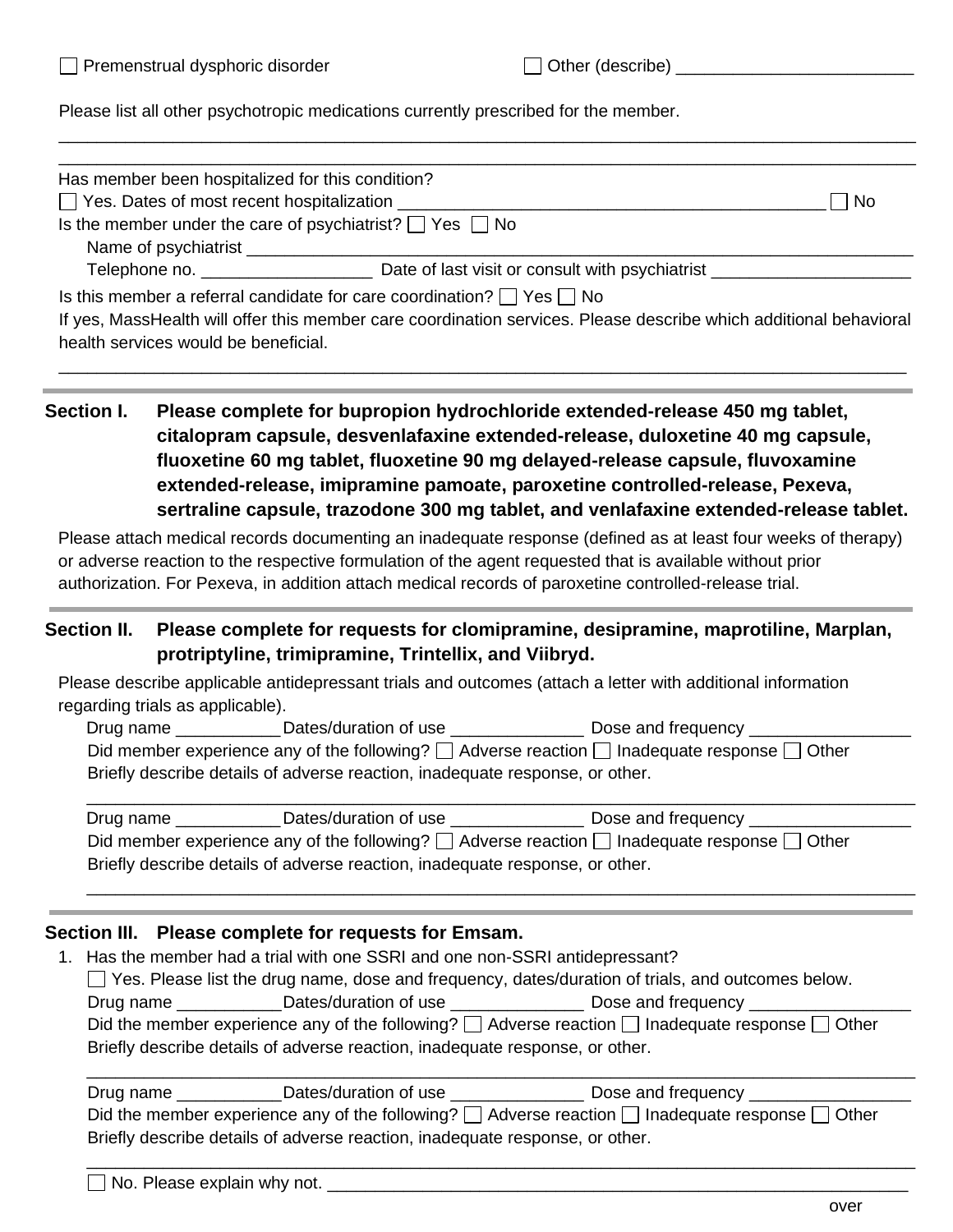2. Is there a medical necessity for the transdermal formulation?  $\Box$  Yes  $\Box$  No If yes, please explain.

#### **Section IV. Please complete for requests for Drizalma**

Please document clinical rationale for the requested formulation instead of the solid oral formulation.

#### **Section V. Please complete for requests for mirtazapine orally disintegrating tablet.**

Is there a medical necessity for the specific dosage form?

 $\Box$  Yes. Please explain.

□ No. Please attach medical records documenting an inadequate response (defined as at least four weeks of therapy) or adverse reaction to mirtazapine tablet.

\_\_\_\_\_\_\_\_\_\_\_\_\_\_\_\_\_\_\_\_\_\_\_\_\_\_\_\_\_\_\_\_\_\_\_\_\_\_\_\_\_\_\_\_\_\_\_\_\_\_\_\_\_\_\_\_\_\_\_\_\_\_\_\_\_\_\_\_\_\_\_\_\_\_\_\_\_\_\_\_\_\_\_\_\_\_\_\_\_\_ \_\_\_\_\_\_\_\_\_\_\_\_\_\_\_\_\_\_\_\_\_\_\_\_\_\_\_\_\_\_\_\_\_\_\_\_\_\_\_\_\_\_\_\_\_\_\_\_\_\_\_\_\_\_\_\_\_\_\_\_\_\_\_\_\_\_\_\_\_\_\_\_\_\_\_\_\_\_\_\_\_\_\_\_\_\_\_\_\_\_

#### **Section VI. Please complete for requests for olanzapine/fluoxetine.**

Please describe the medical necessity for use of the combination product instead of the commercially available separate agents. \_\_\_\_\_\_\_\_\_\_\_\_\_\_\_\_\_\_\_\_\_\_\_\_\_\_\_\_\_\_\_\_\_\_\_\_\_\_\_\_\_\_\_\_\_\_\_\_\_\_\_\_\_\_\_\_\_\_\_\_\_\_\_\_\_\_\_\_\_\_\_\_\_\_\_\_

\_\_\_\_\_\_\_\_\_\_\_\_\_\_\_\_\_\_\_\_\_\_\_\_\_\_\_\_\_\_\_\_\_\_\_\_\_\_\_\_\_\_\_\_\_\_\_\_\_\_\_\_\_\_\_\_\_\_\_\_\_\_\_\_\_\_\_\_\_\_\_\_\_\_\_\_\_\_\_\_\_\_\_\_\_\_\_\_\_\_

#### **Section VII. Please complete for requests for Spravato.**

For requests for treatment resistant depression, please complete questions 1, 2, and 4. Initial requests for major depressive disorder with acute suicidal ideation or behavior, please complete questions 3 and 4. Subsequent requests for major depressive disorder with acute suicidal ideation or behavior should complete the questions for treatment resistant depression.

- 1. Please attach medical records documenting a trial with one SSRI and one non-SSRI antidepressant.
- 2. Please attach medical records documenting a trial with one of the following antidepressant augmentation strategies: second-generation antipsychotic, lithium, a second antidepressant from a different class, thyroid hormone. If there is a contraindication to all antidepressant augmentation strategies, attach medical records documenting the contraindication.
- 3. Please attach medical records documenting either current acute suicidal ideation or behavior related to depressive symptoms of major depressive disorder, or that the member was stabilized on esketamine during a psychiatric hospitalization.
- 4. Will the requested agent be used in combination with an oral antidepressant?  $\Box$  Yes  $\Box$  No

## **Section VIII. Please complete for requests for Aplenzin > 1 unit/day, bupropion XL > 1 unit/day, desvenlafaxine succinate extended-release > 1 unit/day or Fetzima > 1 unit/day.**

Has dose consolidation been attempted?  $\Box$  Yes  $\Box$  No. Please describe medical necessity for quantities above 30 units/month. \_\_\_\_\_\_\_\_\_\_\_\_\_\_\_\_\_\_\_\_\_\_\_\_\_\_\_\_\_\_\_\_\_\_\_\_\_\_\_\_\_\_\_\_\_\_\_\_\_\_\_\_\_\_\_\_\_\_\_\_\_\_\_\_\_\_\_\_\_\_\_\_\_\_\_\_\_

\_\_\_\_\_\_\_\_\_\_\_\_\_\_\_\_\_\_\_\_\_\_\_\_\_\_\_\_\_\_\_\_\_\_\_\_\_\_\_\_\_\_\_\_\_\_\_\_\_\_\_\_\_\_\_\_\_\_\_\_\_\_\_\_\_\_\_\_\_\_\_\_\_\_\_\_\_\_\_\_\_\_\_\_\_\_\_\_\_\_

#### **Section IX. Please complete for requests for Zulresso.**

- 1. Is the member pregnant?  $\Box$  Yes  $\Box$  No. Please document date of delivery.  $\Box$
- 2. Please document date of onset of major depressive episode(s).
- 3. Member's current weight **of the set of the set of the set of the set of the set of the set of the set of the set of the set of the set of the set of the set of the set of the set of the set of the set of the set of the**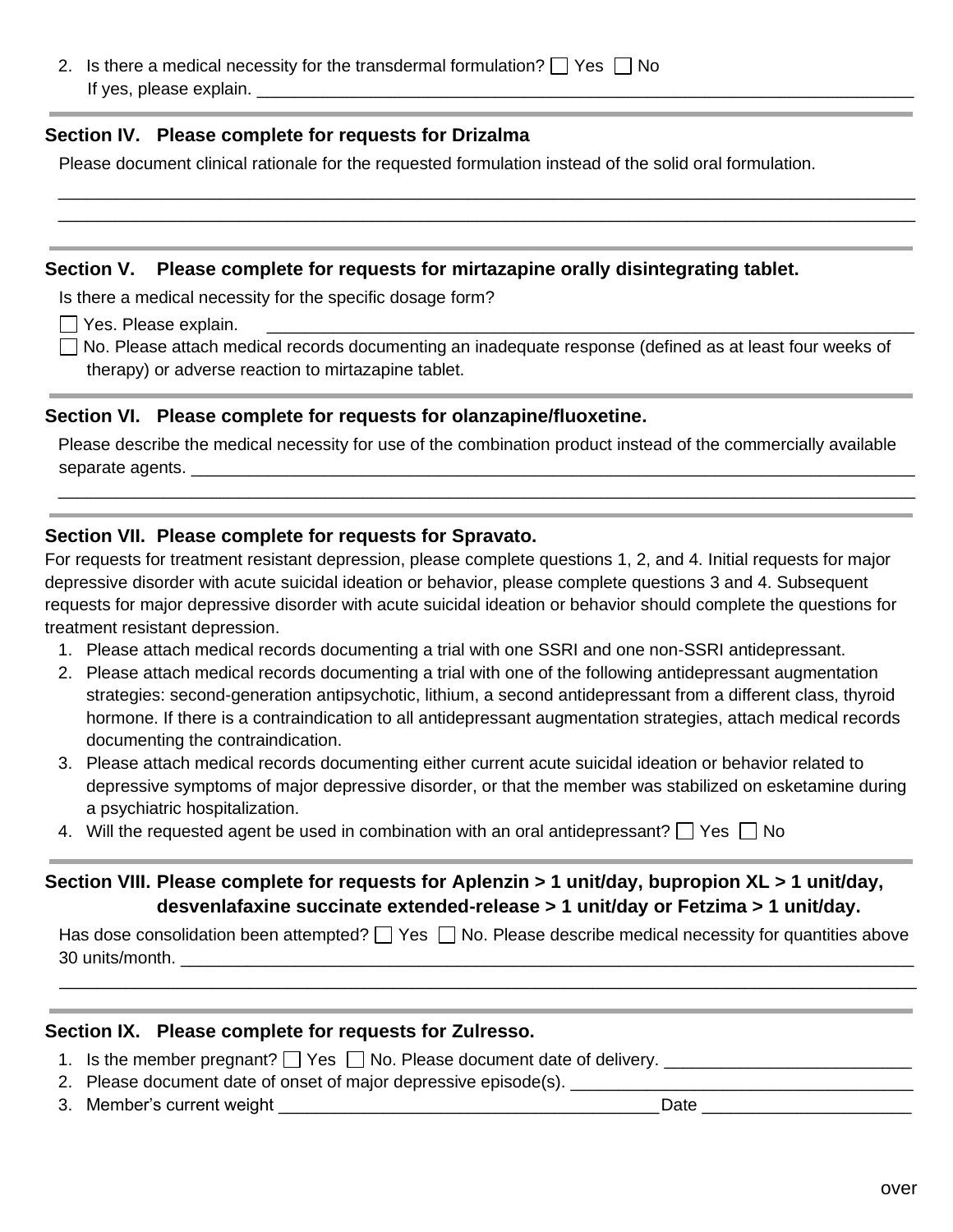# **Section X. Antidepressant Polypharmacy for members ≥ 18 years of age. Please complete information for medications requested and select the reason for polypharmacy with antidepressants (two or more SSRI, SNRI, or Serotonin Modulator antidepressants for ≥ 60 days within a 90-day period).**

| 1. Antidepressant name/dose/frequency | Indication |
|---------------------------------------|------------|
| 2. Antidepressant name/dose/frequency | Indication |
| 3. Antidepressant name/dose/frequency | Indication |

\_\_\_\_\_\_\_\_\_\_\_\_\_\_\_\_\_\_\_\_\_\_\_\_\_\_\_\_\_\_\_\_\_\_\_\_\_\_\_\_\_\_\_\_\_\_\_\_\_\_\_\_\_\_\_\_\_\_\_\_\_\_\_\_\_\_\_\_\_\_\_\_\_\_\_\_\_\_\_\_\_\_\_\_\_\_\_\_\_\_

Please document clinical rationale for polypharmacy within the same medication class for this member.

## **Section XI. Please complete for all requests for non-preferred drug products if one or more preferred drug products have been designated for this class of drugs.**

If one or more preferred drug products have been designated for this class of drugs, and if you are requesting PA for a non-preferred drug product, please provide medical necessity for prescribing the non-preferred drug product rather than the preferred drug product.

\_\_\_\_\_\_\_\_\_\_\_\_\_\_\_\_\_\_\_\_\_\_\_\_\_\_\_\_\_\_\_\_\_\_\_\_\_\_\_\_\_\_\_\_\_\_\_\_\_\_\_\_\_\_\_\_\_\_\_\_\_\_\_\_\_\_\_\_\_\_\_\_\_\_\_\_\_\_\_\_\_\_\_\_\_\_\_\_\_\_

### **MassHealth Pediatric Behavioral Health Medication Initiative**

**Please fill out all the sections below, as applicable, for pediatric members only. You may also use the Pediatric Behavioral Health Medication Initiative PA Request Form if the member is prescribed other behavioral health medications.**

## **Section I. Please complete for all requests for medications subject to the Pediatric Behavioral Health Medication Initiative for members < 18 years of age.** Is the member currently in an acute care setting?  $\Box$  Yes (Inpatient)  $\Box$  Yes (Community Based Acute treatment)  $\Box$  Yes (Partial Hospitalization)  $\Box$  No For members who are in an acute care setting, please document the outpatient prescriber after discharge. Prescriber name \_\_\_\_\_\_\_\_\_\_\_\_\_\_\_\_\_\_\_\_\_\_\_\_\_\_\_\_ Contact information \_\_\_\_\_\_\_\_\_\_\_\_\_\_\_\_\_\_\_\_\_\_\_\_\_\_\_\_\_\_

Has the member been hospitalized for a psychiatric condition within the past three months?

| $\Box$ Yes. Please document dates of hospitalization within the past three months. |  |
|------------------------------------------------------------------------------------|--|
| $\Box$ No                                                                          |  |

### On the current regimen, is the member considered to be a severe risk of harm to self or others?

| □ Yes. Please provide details. |  |
|--------------------------------|--|
|--------------------------------|--|

l INo

For regimens including an antipsychotic, are appropriate safety screenings and monitoring being conducted (e.g., weight, metabolic, movement disorder, cardiovascular, and prolactin-related effects)?

| $\overline{\phantom{a}}$<br>es | <b>Please</b><br>NΩ<br>explain.<br>. |  |
|--------------------------------|--------------------------------------|--|
|                                |                                      |  |

| Has informed consent from a parent or legal guardian been obtained?* $\Box$ Yes $\Box$ No |  |  |  |
|-------------------------------------------------------------------------------------------|--|--|--|
|                                                                                           |  |  |  |

Please indicate prescriber specialty:  $\square$  Psychiatry  $\square$  Neurology  $\square$  Other  $\square$ 

 $\Box$  Specialist consult details (if the prescriber submitting the request is not a specialist)

| Name(s) of the specialist(s) | Date(s) of last visit or consult |  |
|------------------------------|----------------------------------|--|
| Contact information          |                                  |  |

For mid-level practitioners (e.g., nurse practitioners, physician assistants), please provide the name and specialty of the collaborating physician.

\_\_\_\_\_\_\_\_\_\_\_\_\_\_\_\_\_\_\_\_\_\_\_\_\_\_\_\_\_\_\_\_\_\_\_\_\_\_\_\_\_\_\_\_\_\_\_\_\_\_\_\_\_\_\_\_\_\_\_\_\_\_\_\_\_\_\_\_\_\_\_\_\_\_\_\_\_\_\_\_\_\_\_\_\_\_\_\_\_\_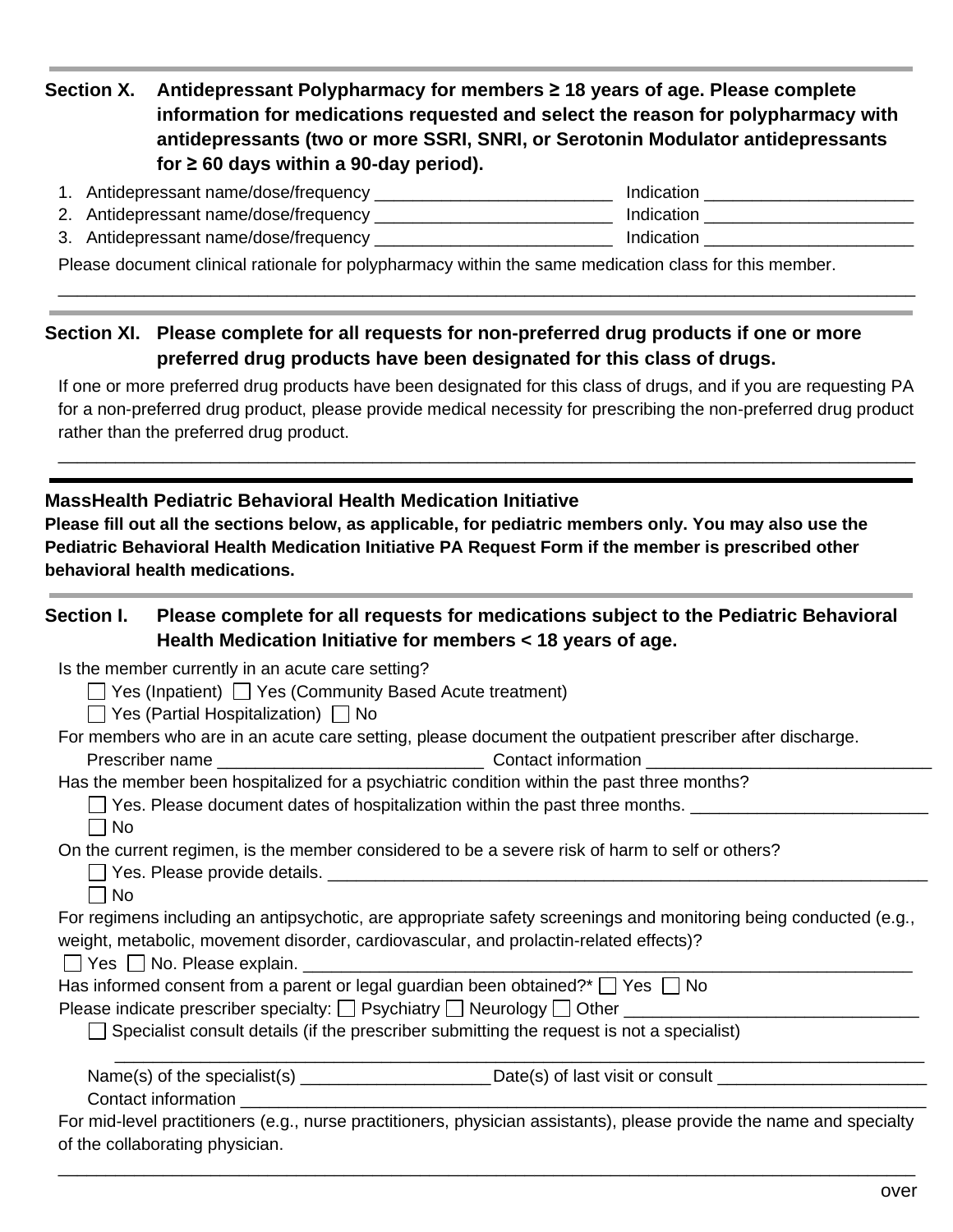Please document member custody status.

 $\Box$  Parent/Guardian  $\Box$  Department of Children and Families (DCF)

Please document member placement status.

 $\Box$  Home with Parent/Guardian  $\Box$  Foster Care  $\Box$  Residential Treatment Facility  $\Box$  Uncertain  $\Box$  Other  $\Box$ 

Please document agency involvement.

 $\Box$  DCF  $\Box$  Department of Mental Health (DMH)  $\Box$  Department of Developmental Services (DDS)

 $\Box$  Department of Youth Services (DYS)

Is the member/family currently receiving appropriate psychotherapeutic and/or community based services for the targeted clinical mental health related concerns (e.g., Applied Behavioral Analysis, Children's Behavioral Health Initiative, school interventions, specialized placement)?

 $\Box$  Yes. Please document details of interventions below, if applicable.  $\Box$  No

Psychiatric care provided is coordinated with other psychotherapeutic and community based services.  $\Box$  Yes  $\Box$  No \* *Sample informed consent form available on the MassHealth PBHMI Information webpage. For additional information go to: <https://www.mass.gov/info-details/pediatric-behavioral-health-medication-initiative-pbhmi-information>*

\_\_\_\_\_\_\_\_\_\_\_\_\_\_\_\_\_\_\_\_\_\_\_\_\_\_\_\_\_\_\_\_\_\_\_\_\_\_\_\_\_\_\_\_\_\_\_\_\_\_\_\_\_\_\_\_\_\_\_\_\_\_\_\_\_\_\_\_\_\_\_\_\_\_\_\_\_\_\_\_\_\_\_\_\_\_\_\_\_ \_\_\_\_\_\_\_\_\_\_\_\_\_\_\_\_\_\_\_\_\_\_\_\_\_\_\_\_\_\_\_\_\_\_\_\_\_\_\_\_\_\_\_\_\_\_\_\_\_\_\_\_\_\_\_\_\_\_\_\_\_\_\_\_\_\_\_\_\_\_\_\_\_\_\_\_\_\_\_\_\_\_\_\_\_\_\_\_\_

## **Section II. Antidepressant Polypharmacy. Complete this section for all members < 18 years of age, if request will result in prescription of two or more antidepressants ≥ 60 days within a 90-day period.**

Please document complete treatment plan (include all antidepressant agents).

1. Antidepressant name/dose/frequency \_\_\_\_\_\_\_\_\_\_\_\_\_\_\_\_\_\_\_\_\_\_\_\_\_ Indication \_\_\_\_\_\_\_\_\_\_\_\_\_\_\_\_\_\_\_\_\_\_

2. Antidepressant name/dose/frequency \_\_\_\_\_\_\_\_\_\_\_\_\_\_\_\_\_\_\_\_\_\_\_\_\_ Indication \_\_\_\_\_\_\_\_\_\_\_\_\_\_\_\_\_\_\_\_\_\_

- 3. Antidepressant name/dose/frequency \_\_\_\_\_\_\_\_\_\_\_\_\_\_\_\_\_\_\_\_\_\_\_\_\_\_\_\_\_\_\_\_\_\_\_ Indication \_\_\_\_\_\_\_\_\_\_\_\_\_\_\_\_\_\_\_\_\_\_\_\_\_
- 4. Other(s)

Please document if monotherapy trials (include drug name, dates/duration of use, and outcome) with antidepressants were tried before prescribing polypharmacy with two or more antidepressants in this member.\*

\_\_\_\_\_\_\_\_\_\_\_\_\_\_\_\_\_\_\_\_\_\_\_\_\_\_\_\_\_\_\_\_\_\_\_\_\_\_\_\_\_\_\_\_\_\_\_\_\_\_\_\_\_\_\_\_\_\_\_\_\_\_\_\_\_\_\_\_\_\_\_\_\_\_\_\_\_\_\_\_\_\_\_\_\_\_\_\_\_\_ \_\_\_\_\_\_\_\_\_\_\_\_\_\_\_\_\_\_\_\_\_\_\_\_\_\_\_\_\_\_\_\_\_\_\_\_\_\_\_\_\_\_\_\_\_\_\_\_\_\_\_\_\_\_\_\_\_\_\_\_\_\_\_\_\_\_\_\_\_\_\_\_\_\_\_\_\_\_\_\_\_\_\_\_\_\_\_\_\_\_

Please document the treatment plans for medication regimen simplification (e.g., dose consolidation, frequency reduction) or medical necessity for continuation of a complex medication regimen.

\_\_\_\_\_\_\_\_\_\_\_\_\_\_\_\_\_\_\_\_\_\_\_\_\_\_\_\_\_\_\_\_\_\_\_\_\_\_\_\_\_\_\_\_\_\_\_\_\_\_\_\_\_\_\_\_\_\_\_\_\_\_\_\_\_\_\_\_\_\_\_\_\_\_\_\_\_\_\_\_\_\_\_\_\_\_\_\_\_\_

\**Attach a letter with additional information regarding medication trials as applicable.*

### **Section III. Antidepressant Request for Members < six years of age.**

Please document complete treatment plan (include all antidepressant agents with dose/frequency/duration and indication(s) for the requested medication(s)).

\_\_\_\_\_\_\_\_\_\_\_\_\_\_\_\_\_\_\_\_\_\_\_\_\_\_\_\_\_\_\_\_\_\_\_\_\_\_\_\_\_\_\_\_\_\_\_\_\_\_\_\_\_\_\_\_\_\_\_\_\_\_\_\_\_\_\_\_\_\_\_\_\_\_\_\_\_\_\_\_\_\_\_\_\_\_\_\_\_\_\_\_ \_\_\_\_\_\_\_\_\_\_\_\_\_\_\_\_\_\_\_\_\_\_\_\_\_\_\_\_\_\_\_\_\_\_\_\_\_\_\_\_\_\_\_\_\_\_\_\_\_\_\_\_\_\_\_\_\_\_\_\_\_\_\_\_\_\_\_\_\_\_\_\_\_\_\_\_\_\_\_\_\_\_\_\_\_\_\_\_\_\_\_\_

\_\_\_\_\_\_\_\_\_\_\_\_\_\_\_\_\_\_\_\_\_\_\_\_\_\_\_\_\_\_\_\_\_\_\_\_\_\_\_\_\_\_\_\_\_\_\_\_\_\_\_\_\_\_\_\_\_\_\_\_\_\_\_\_\_\_\_\_\_\_\_\_\_\_\_\_\_\_\_\_\_\_\_\_\_\_\_\_\_\_\_\_ \_\_\_\_\_\_\_\_\_\_\_\_\_\_\_\_\_\_\_\_\_\_\_\_\_\_\_\_\_\_\_\_\_\_\_\_\_\_\_\_\_\_\_\_\_\_\_\_\_\_\_\_\_\_\_\_\_\_\_\_\_\_\_\_\_\_\_\_\_\_\_\_\_\_\_\_\_\_\_\_\_\_\_\_\_\_\_\_\_\_\_\_

\_\_\_\_\_\_\_\_\_\_\_\_\_\_\_\_\_\_\_\_\_\_\_\_\_\_\_\_\_\_\_\_\_\_\_\_\_\_\_\_\_\_\_\_\_\_\_\_\_\_\_\_\_\_\_\_\_\_\_\_\_\_\_\_\_\_\_\_\_\_\_\_\_\_\_\_\_\_\_\_\_\_\_\_\_\_\_\_\_\_\_\_ \_\_\_\_\_\_\_\_\_\_\_\_\_\_\_\_\_\_\_\_\_\_\_\_\_\_\_\_\_\_\_\_\_\_\_\_\_\_\_\_\_\_\_\_\_\_\_\_\_\_\_\_\_\_\_\_\_\_\_\_\_\_\_\_\_\_\_\_\_\_\_\_\_\_\_\_\_\_\_\_\_\_\_\_\_\_\_\_\_\_\_\_

Please document any previous medication trial(s). Include the drug name, dates/duration of use, and outcome.<sup>\*</sup>

Please document clinical rationale for use of an antidepressant for this member < six years of age.

\**Attach a letter with additional information regarding medication trials as applicable.*